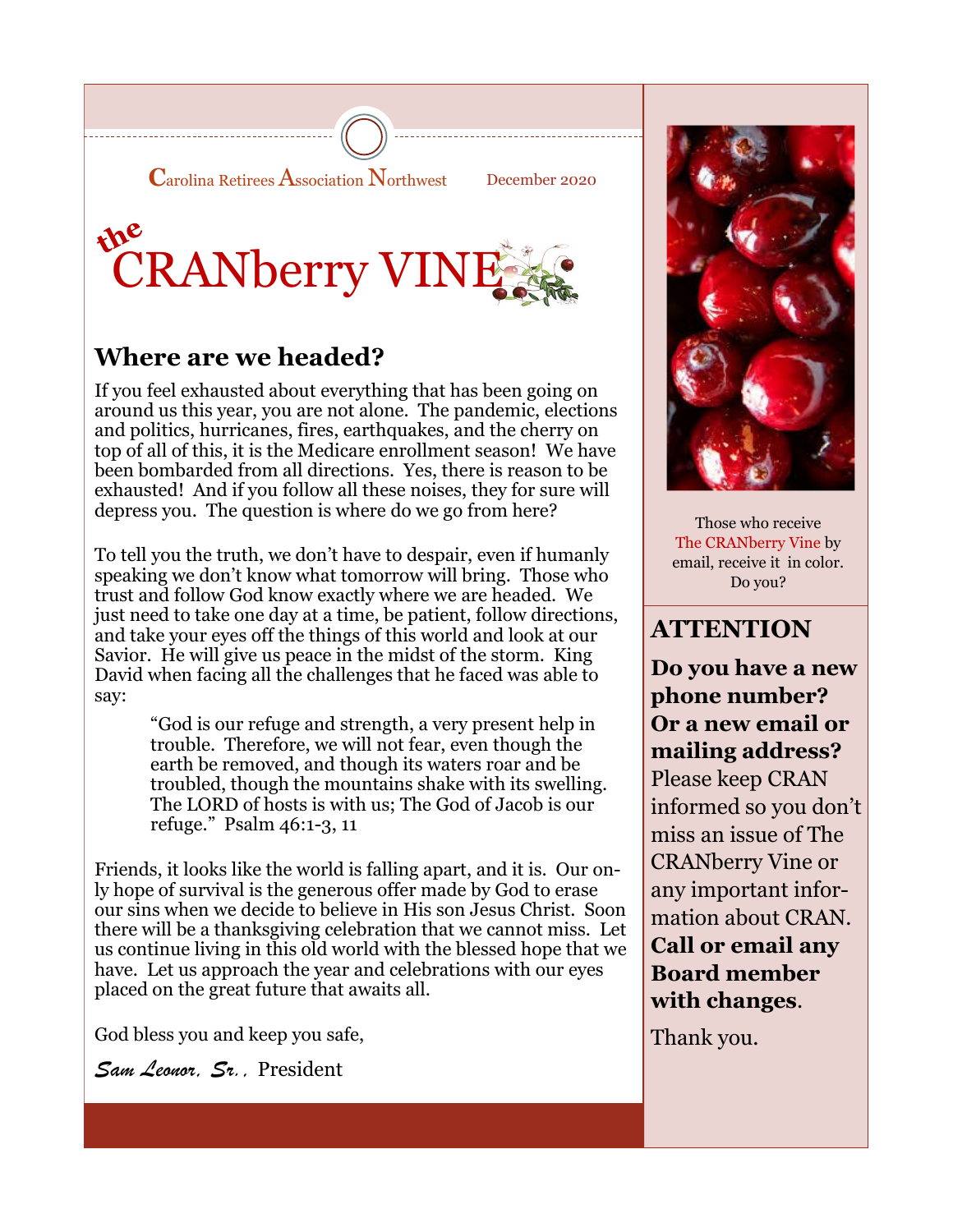

#### **We miss you!**

It has been nearly a year since we were together as a group. We anxiously look forward to seeing you and spending time together as soon as we can safely do so. We would love to hear from you with your story or stories of ways you have been blessed or been a blessing to someone during this difficult time.

Call or text

Peggy Peterson at (828) 845-5995 Or email

peggy.merle@yahoo.com

## **Cranberry Apple Crisp**

Serves 8-10

- 1/2 cup butter or butter substitute
- 1 lb. Honeycrisp apples, peeled and cored
- 1 lb. fresh cranberries
- 1/4 cup water
- $1/2$  cup sugar  $1/2$  cup brown sugar
- 1 tsp cinnamon 1/4 tsp nutmeg

 $1/2$  tsp salt  $3/4$  cup flour

1 cup pecans, chopped

Preheat oven to 350. Grease an 8 1/2 x 12 inch baking dish. Cut butter into small cubes and place in freezer,

Slice apples and cut slices into bite-size cubes. Place apples and cranberries in baking dish. Pour water over fruit.

Combine sugars, spices, salt and flour. Remove butter from freezer and cut into flour mixture to resemble pea-size crumbles. Sprinkle over fruit and top with pecans. Cover with foil and bake 30 minutes. Uncover and bake another 30 minutes or until done.

#### **Take Time**

**~~~~~~~~~~~~~~~~~~~~~~~~~~~~~~~~~~~~~~~~~~~~~~~~~~~~**

Take time to think—thoughts are the source of power.

Take time to play—play is the secret of perpetual youth.

Take time to read—reading is the fountain of wisdom.

Take time to pray—prayer can be a rock of strength in time of trouble.

Take time to love—loving is what makes living worthwhile.

Take time to be friendly—friendships give life a delicious flavor.

Take time to laugh—laughter is the music of the soul.

Take time to give—any day of the year is too short for selfishness.

Take time to do your work well—pride in your work, no matter what it is, nourishes the ego and the spirit.

Take time to show appreciation—thanks is the frosting on the cake of life.

*- Anonymous*

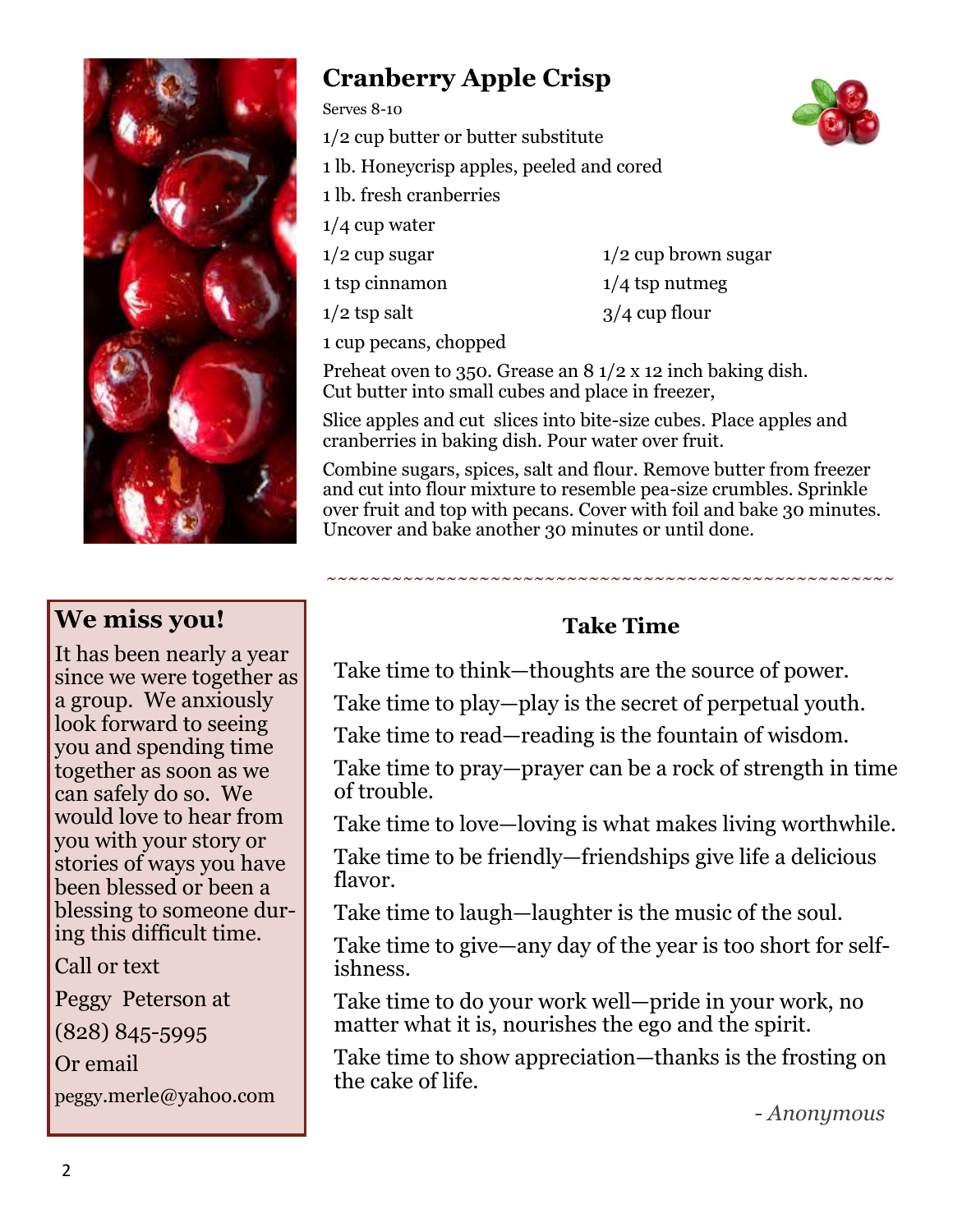# **WHAT 'S NEXT?**

We do not know what the future holds, but we do know Who holds our future.

## **Christmas Program** - December 9 (Virtual)

## To view the program go to: **https://www.cransda.org**

CRAN members have traditionally celebrated Christmas with two things in mind. First, a time to fellowship together. Second, a nice meal served by either Fletcher or Mount Pisgah Academy and we in turn give donations.

This year it was felt best not to meet in person but we still want to provide financial support. Mount Pisgah students will provide us an online musical program. You can **use the envelope included in this newsletter to send a donation to Mount Pisgah Academy** which will go toward their Annual Fund due to a budget short-

fall this year. Please be generous as our schools struggle with the impact of COVID-19. Thank you and blessings to you this holiday season!

*If you have Roku TV you'll be able to view the Christmas Program along with the Retirees Retreat on the Carolina Conference Roku TV Channel. Simply load the channel along with your other channels and view Conference programming on your TV.*

#### CRAN BOARD MEMBERS

Treasurer, Carol Hayes 828-595-3118 chayes1940@gmail.com Asst. Treasurer, Joy Thomas 240-310-5662 joyfulthoas@icloud.com Secretary, Ann Wilkinson 704-798-4192 annwilkn@yahoo.com Asst. Secretary, Ellen O'Connor 828-684-9356 ellensh44@aol.com **Newsletter Editor, Peggy Peterson 828-845-5995 peggy.merle@yahoo.com** Communications, Ron Quick 704-609-1919 ronaldquick@me.com Hosting Chairperson, Nancy Schell 828-551-5383 nancym220@hotmail.com Decorating Chairperson, Linda Miller 704-898-4694 mmggngr9@gmail.com Pictorial Directory Coordinator, Carol Johnson 919-418-6526 cnjhome1@gmail.com Candid Photographer, Bill Johnson 919-961-4969 beecre@gmail.com

President, Sam Leonor 321-356-1704 seleonor@gmail.com Vice-president, Merle Peterson 828-845-5988 merle693@yahoo.com

tinsel, not the giving and  $p_2$ cerving, not even the  $1015, \text{put}$  and  $10$  $\alpha$ i unat receives al the wondrouse gift, the  $\Gamma$ four and a half decomposition  $\Gamma$ This is Christmas: not the receiving, not even the carols, but the humble heart that receives anew Christ.

ades. After retiring  *- by Frank McKibben*

Christmas is a time to remember the gift of God's giving nature in every area of life. He gave us the earth on which to live; fellow humans to love and with whom we can work and share; and great meaning in life—to serve others. The gift of God's Son, Jesus, gives us peace to enjoy all these other gifts as His family on earth — and to live in eternal joy. Merry Christmas to us who have received all God's gifts. Joy to the world! World and the second second  $\sim$ 

She most enjoyed When we look into the  $\frac{1}{2}$ long avenue of the future, and see the good there is for each one of us to do, we realize, after all, what a beautiful thing it is to work, and to live, and to li be happy.

~~~~~~~~~~~~~~~~~

#### https://www. cransda.org